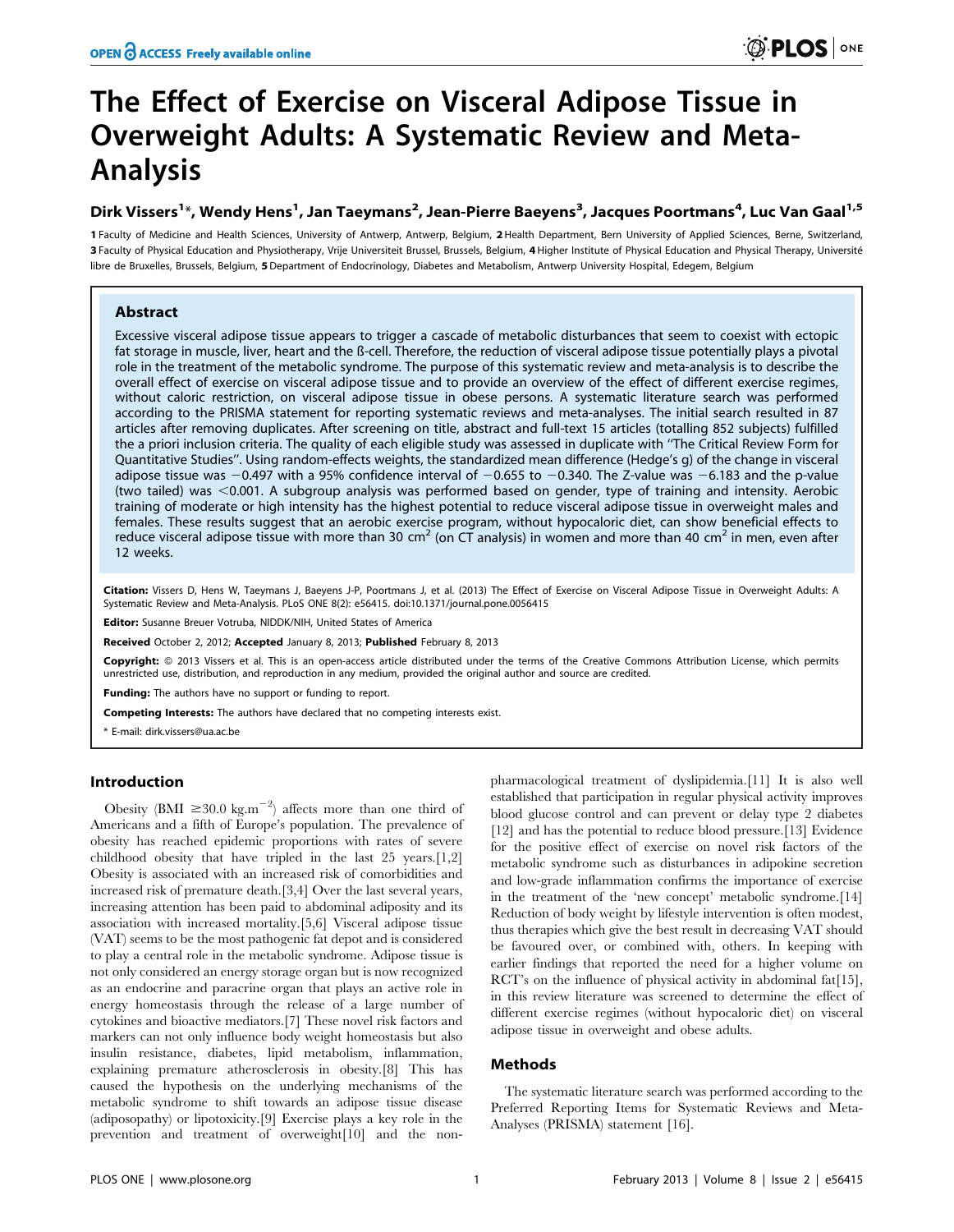#### Study selection

Any randomized (RCT) and non-randomized controlled trials (non-RCT) or clinical trials (CT) meeting the subsequent specifications were included. Trials were included if the mean age of participants (males and females) was older than 18 years (adults, no upper age limit) and if the mean BMI at baseline was above  $25.0 \text{ kg.m}^{-2}$ . Studies with one or more cohorts participating in aerobic or resistance exercise (physical activity) were eligible for inclusion in the meta-analysis. Physical activity was defined as a program that included voluntary aerobic or resistance exercise at ''low to moderate'' or ''vigorous'' intensity for at least two sessions per week. Study inclusion was limited to four discrete measurements of visceral adipose tissue: 1) Computerized Tomography (CT scan), 2) Magnetic Resonance Imaging (MRI), 3) dual energy x-ray absorptiometry (DXA), and 4) Ultrasound (US). These tests were selected because of their documented validity and reliability for assessments as well as reported prevalence in the literature.[17,18] The studies were expected to conduct a (supervised) physical activity intervention without dietary intervention and to include all information needed for further meta-analysis in order to be considered for inclusion. Diet-only and supplementationonly studies or studies not meeting the inclusion criteria (e.g. physical activity intervention less than 8 weeks) were excluded. If a study examined the effects on visceral adipose tissue in diet and exercise groups, only the data of the exercise intervention arm was included in the final analysis.

#### Data sources and search strategies

Databases that were systematically searched were Pubmed, SPORTDiscus, Pedro and Cochrane. The following search strategy was conducted (adapted for each database): (Overweight OR Obesity) AND (Exercise OR ''Physical activity'' OR ''Exercise therapy'' OR ''Resistance training'' OR ''Aerobic training'') AND (''Visceral adipose tissue'' OR ''Intra-abdominal fat'').

Studies published in English, German, French and Dutch were included. The date range was from 1990 to August 2012.

Reference lists were checked for any topic-related relevant studies.

Hand searching and screening for abstracts and citations from annual scientific conferences relating to exercise science were not performed.

The corresponding author of a study was contacted if needed to obtain any missing information or data. If authors could not be reached or if the data were no longer available, the trial was not included in the meta-analysis.

#### Screening and data-extraction form

All citations identified by electronic databases were organized and the duplicates were deleted. Initially, two investigators independently screened the results from the electronic searches in order to select potentially relevant citations based on titles and abstracts. The kappa statistic was used to evaluate the chanceadjusted inter-reviewer agreement (Kappa = 0.94). Inter-reviewer disagreements about study eligibility were resolved through consensus. For articles with relevant citations or with titles/ abstracts that were not sufficient for deciding on inclusion/ exclusion, the full-text articles were retrieved and evaluated. All studies selected at the first screening step were read and abstracted independently by three reviewers. Differences between the reviewers were resolved by consensus or referred to the third reviewer if necessary.

The following study characteristics were extracted from the articles: publication year, journal, study design, BMI, gender, type

of intervention, study size, study duration, volume of physical activity, intensity of physical activity and change in VAT. Missing information was requested from authors by email.

#### Quality assessment

The quality of each eligible study was assessed in duplicate. Disagreements were resolved by mediation, if necessary with input from a third investigator.

The Critical Review Form for Quantitative Studies (Mc Master University 1998)[16] was used for quality assessment, resulting in a maximum score of 15. Only studies with a score of 8 or higher were included.

# Statistical analysis

A meta-analysis with a random-effects model (specified a priori), accounting for possible heterogeneity between the studies, was used to examine the overall effect size of physical activity on visceral adipose tissue.

Effect sizes (change in VAT) of the uncontrolled and controlled studies were calculated as standardized mean differences and expressed as Hedge's g to correct for overestimating the true effect. The 95% confidence intervals [95%CI] were calculated for the individual studies and the overall estimate.

Subgroup analyses were conducted to assess the influence of different co-variates, such as the intensity of physical activity, on the overall estimate of VAT change. Meta regression was used to assess the possible influence of the duration (expressed as weeks) of intervention on the effect sizes of the 15 studies under investigation.

The Cochran's Q statistic and  $I^2$  were calculated to assess the degree of heterogeneity across studies. Publication bias was assessed using visual analysis of the funnel plot and by formal testing for funnel plot asymmetry using the 'trim and fill' and the 'fail 'n safe' algorithms. For all analyses, P values less than 0.05 were considered significant. All calculations and plots were conducted using the CMA-2 software (Comprehensive Meta-Analysis 2<sup>nd</sup> version, Biostat, Englewood, NJ, USA).

For purpose of clinical interpretation the overall estimate of a meta-analysis on a subgroup of five controlled studies which used the same measurement scale (cm<sup>2</sup>) was re-expressed in the original units following the guidelines as described in the Cochrane handbook for systematic reviews of interventions[19]. Baseline data of the McTiernan study[20] was used to calculate a pooled standard deviation for the female and male experimental and control groups as well as for the combined gender groups.

# Results

### Overview of included studies for the meta-analysis

The initial search resulted in 107 articles after removing duplicates. After screening on title, abstract and full-text 15 articles (totalling 852 subjects in the exercise-only groups) fulfilled the a priori set inclusion criteria (Fig. 1). Because all studies that used dual energy x-ray absorptiometry or ultrasound did not fulfill one or more inclusion criteria, all of the 15 included studies used CT scan or MRI to quantify VAT.

#### Study quality

All of the 15 studies included in the qualitative analysis (fig 1) scored more than the a priori defined limit of 8/15 (range = 15 to 10), assessed with the ''Critical Review Form–Quantitative studies'' assessment instrument. In five of the fifteen studies, the reviewers independently agreed on all the items. For the other studies the degree of disagreement ranged between 1 and 5 items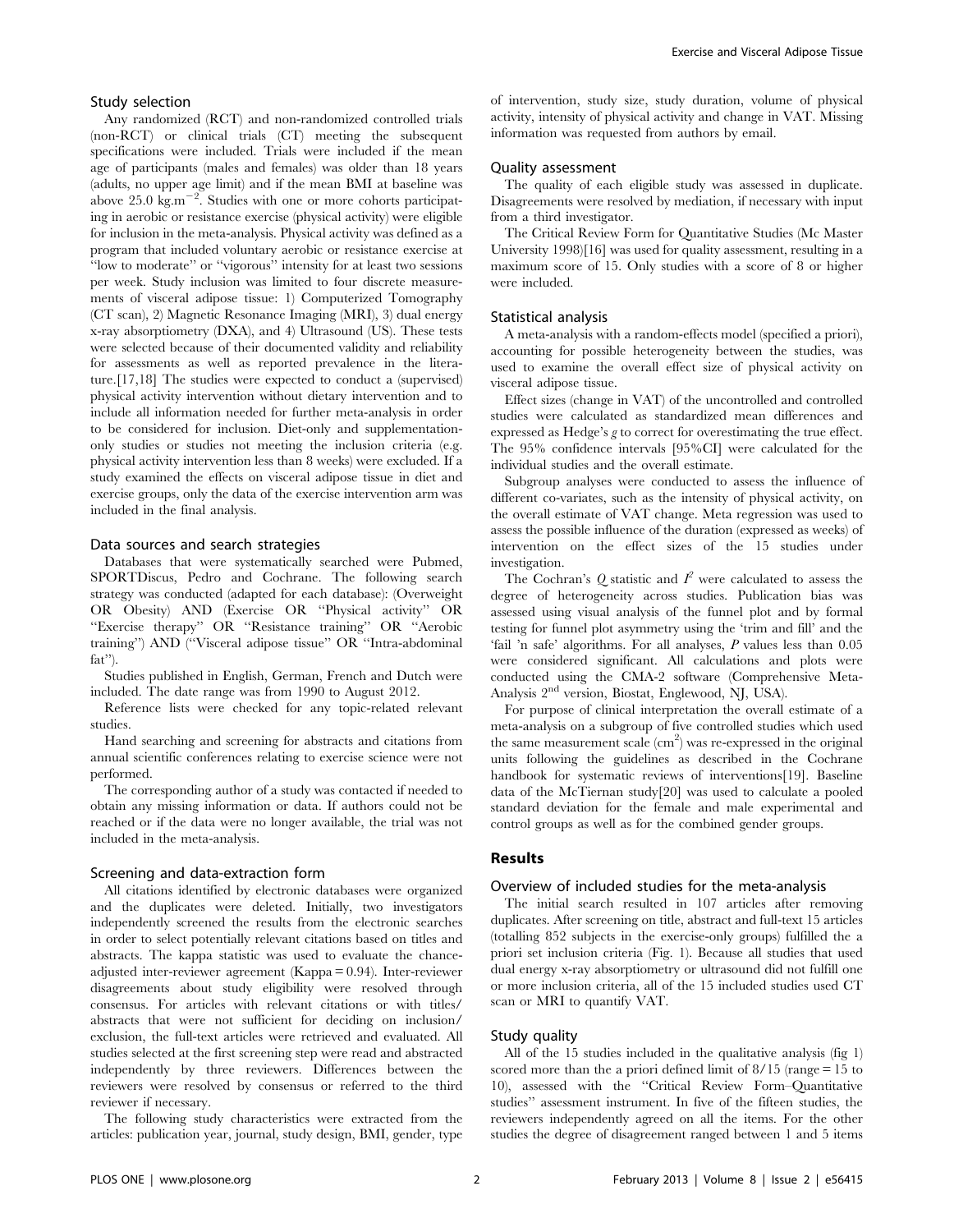

Figure 1. Four-phase flow diagram of the systematic reviewing process. doi:10.1371/journal.pone.0056415.g001

(mostly content validity related items). Disagreement was solved by consensus in all cases.

# Meta-analysis

Data were extracted by a reviewer and presented in a spreadsheet to two other reviewers. The data were discussed until consensus was reached and analyzed in work meetings. All fifteen studies analyzed the effect of exercise on visceral adipose tissue (Table 1). The results of these studies were analyzed using the random effects model because of the high heterogeneity between studies (Fig 2). The standardized mean difference (Hedge's g) of the change in visceral adipose tissue after a physical activity intervention was  $-0.497$  with a  $95\%$  confidence interval (95%CI) of  $-0.655$  to  $-0.340$ . The  $\zeta$ -value was  $-6.183$  and the  $p$ -value (two tailed) was  $< 0.001$ . Heterogeneity analysis showed low to moderate, but significant, heterogeneity between studies (Cochran's Q= 37.317; degrees of freedom of Q  $\text{(df(Q))} = 14$ ;  $p = 0.001$ ;  $I^2 = 62.484$ ).

Through a funnel plot of standard error by Hedge's g, a graphic representation of heterogeneity was obtained (Fig 3). Using the 'fail'n safe' algorithm, it becomes clear that there was no publication bias in the analysis because 405 extra studies would be needed to get the p-value to the alpha level.

Three of the analyzed studies (Boudou 2001, Cooker 2009, Koo 2010) had small sample sizes  $(n<14)$  and could thereby overestimate the general effect of the therapy. Conducting a sensitivity analysis by removing these studies, still revealed a decrease in visceral adipose tissue of  $-0.464$  Hedge's g after a physical activity intervention program (95%CI:  $-0.313$  to  $-0.616$ ,  $p<0.01$ ). By making this advanced analysis, heterogeneity decreased, however only slightly, to Q = 28.741 (with  $p = 0.002$ ,  $I^2 = 61.727$ ).

# Subgroup analysis and Meta-Regression

Controlled versus uncontrolled. For the first subgroup analysis, the studies were divided in nine controlled and six uncontrolled trials (Fig 4). The analysis of these subgroups revealed that the controlled studies found a greater effect when comparing the results of VAT of the control group with those of the intervention group (Hedge's  $g = -0.561$ , 95%CI:  $-0.332$  to  $-0.791$ ,  $p<0.01$ ) than uncontrolled studies in which the effect was compared between pre and post exercise intervention VAT values (Hedge's  $g = -0.437$ , 95%CI:  $-0.207$  to  $-0.667$ ,  $p < 0.01$ ).

Heterogeneity analysis showed significant moderate to high heterogeneity between controlled studies (Cochran's  $Q = 32.888$ ;  $df(Q) = 8$ ;  $p < 0.001$ ;  $I^2 = 75.675$ ) but homogeneity between uncontrolled studies (Cochran's  $Q = 2.469$ ; df( $Q = 5$ ;  $p = 0.781$ ;  $I^2 = 0.000$ ).

**Gender.** In female studies the decrease in VAT was  $-0.550$ Hedge's g  $(95\% CI: -0.269$  to  $-0.831, p<0.01$ ) while in male studies the decrease in VAT was  $-0.589$  Hedge's g (95%CI:  $-0.276$  to  $-0.896$ ,  $p<0.001$ ). In two studies where there were mixed samples of males and females, a lower overall decrease of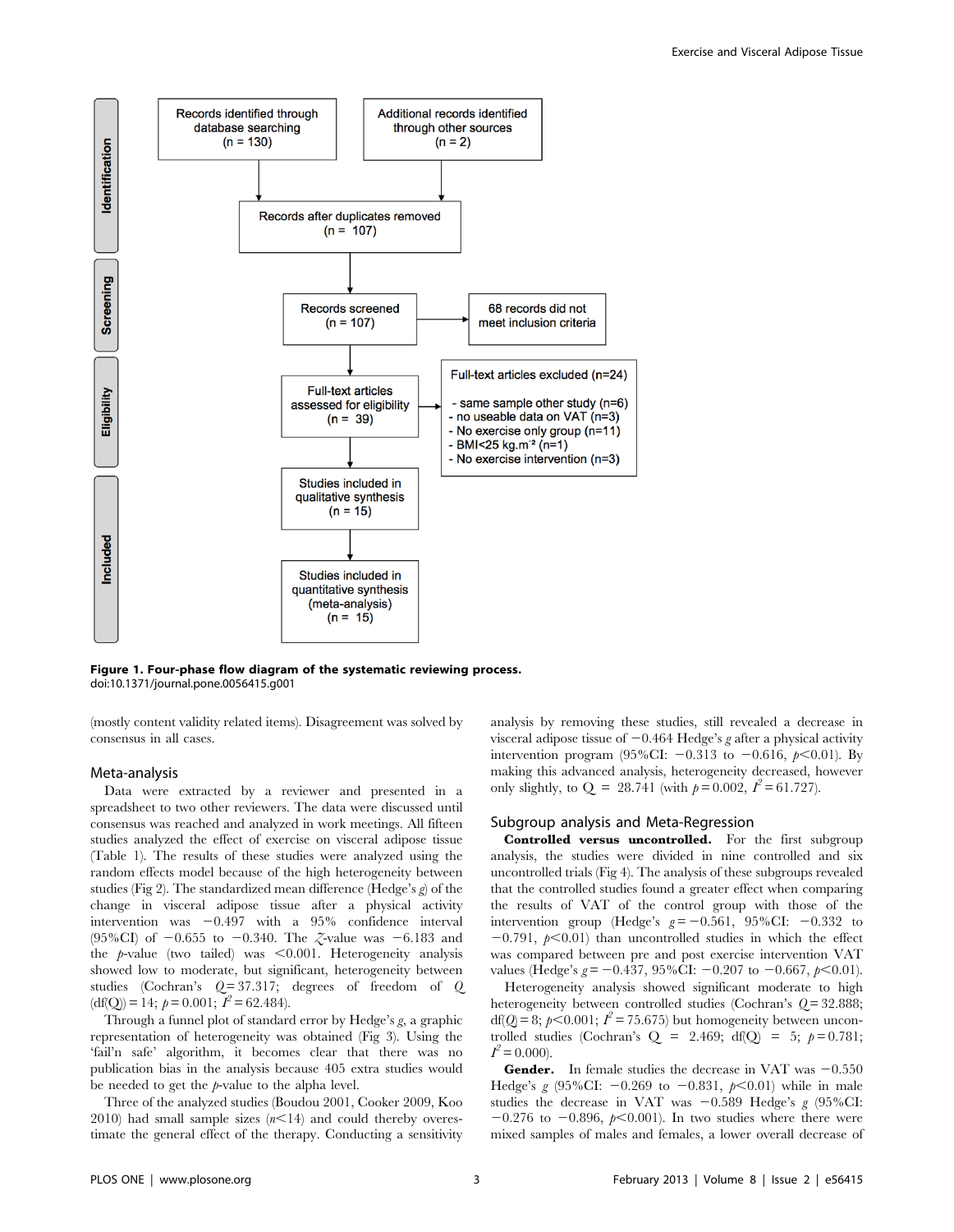

Figure 2. Forest plot of the effects found in the individual studies and the overall effect. doi:10.1371/journal.pone.0056415.g002

VAT was observed. (Hedge's  $g = -0.330$ , 95%CI:  $-0.045$  to  $-0.706$ ,  $p = 0.085$ ). Heterogeneity analysis showed significant low to moderate heterogeneity in mixed (Cochran's  $Q = 10.021$ ; df( $Q$ )  $= 4; p = 0.040; I^2 = 60.085$ , male (Cochran's Q = 22.007; df(Q) = 6;  $p = 0.001$ ;  $I^2 = 72.736$ ) and female studies (Cochran's  $Q = 25.878$ ; df( $Q = 8$ ;  $p = 0.001$ ;  $I^2 = 69.086$ ).

By removing the data of the subjects who received strength training or mixed (aerobic and strength) training, heterogeneity between studies decreased, especially in female and mixed gender study populations (Cochran's  $Q = 13.279$ ; df( $Q = 6$ ;  $p = 0.039$ ;  $I^2 = 54.815$  vs. Cochran's Q = 6.113; df(Q) = 2;  $p = 0.047$ ;  $I^2$  = 67.282). The effect of physical activity stayed significant in both male (Hedge's  $g = -0.545$ , 95%CI:  $-0.286$  to  $-0.805$ ,  $p<0.001$ ) and female studies (Hedge's  $g = -0.334$ , 95%CI:  $-0.083$  to  $-0.585$ ,  $p<0.001$ ). However, in the mixed study groups, the effect of physical activity did not reach significance (Hedge's  $g = -0.396$ , 95%CI:  $-0.054$  to  $-0.847$ ,  $p = 0.085$ ).

Training Modality. All studies were categorized in "aerobic training''-studies, ''strength training''-studies or ''combined'' subgroups. This subgroup analysis showed that the decrease in VAT in the aerobic training subgroup was higher (Hedge's  $g = -0.550$ , 95%CI:  $-0.332$  to  $-0.768$ ,  $p<0.001$ ) compared to the strength training subgroup (Hedge's  $g = -0.529$ , 95%CI:  $-0.003$  to  $-1.054$ ,  $p = 0.049$ ).

However, in the ''combined'' subgroups, the decrease in VAT was no longer significant (Hedge's  $g = -0.301$ , 95%CI: 0.221 to  $-0.823, p= 0.258$ ).

Heterogeneity between aerobic studies was significant low to moderate (Cochran's  $Q = 39.121$ ; df( $Q = 16$ ;  $p = 0.001$ ;  $I^2$  = 59.101) while significant low to high heterogeneity was observed between strength studies (Cochran's  $Q = 23.824$ ; df(Q) = 1;  $p$ <0.001;  $I^2$  = 95.803). Homogeneity was found between combination studies (Cochran's  $Q=0.034$ ; df( $Q=1$ ;  $p=0.853$ ;  $I^2 = 0.000$ ).

Training Intensity. A final subgroup analysis was made through the categorization for intensity of all aerobic studies in ''high intensity'', ''moderate intensity'' and ''low-intensity'' studies (Fig 5). Following cut-off values were used: 1) ''high intensity'': when training most of the time at an intensity  $\geq 70\%$  of maximal heart rate (HRmax) or more than 55% of maximal oxygen consumption (VO2max) or 60–80% of the heart rate reserve (HRres); 2) ''moderate intensity'': when training most of the time at an intensity between 60–70% HRmax or  $45-55\%$  VO<sub>2</sub>max and 3)''low intensity'': when training most of the time at an intensity $<60\%$  HRmax or  $<45\%$  VO<sub>2</sub>max.

This analysis showed that a certain threshold of physical activity intensity should be reached to obtain a decrease in VAT. Only in studies in which moderate and high intensity-training was used, the effect on VAT was significant (''moderate intensity''-training: Hedge's  $g = -0.473$ , 95%CI:  $-0.140$  to  $-0.806$ ,  $p = 0.005$ ; "high intensity"-training: Hedge's  $g = -0.588$ , 95%CI:  $-0.336$  to  $-0.840, p<0.001$ .

Heterogeneity analysis showed significant low to moderate heterogeneity between ''high intensity''-studies (Cochran's  $Q = 35.524$ ; df( $Q = 10$ ;  $p < 0.001$ ;  $I^2 = 0.144$ ) and homogeneity between "low intensity"-studies (Cochran's  $Q = 0.627$ ; df( $Q = 1$ ;  $p= 0.428;$   $I^2 = <0.001$ ) and "moderate intensity"-studies (Cochran's  $Q = 2.659$ ; df( $Q = 5$ ;  $p = 0.751$ ;  $I^2 = 0.001$ ).

The regression model showed no significant effect of duration of the intervention on VAT decrease  $(=0.836)$ 

Re-expression of the estimate for clinical purpose. The five controlled studies (totalling 569 participants) using  $\text{cm}^2$  as the measuring scale of VAT[20–24] showed an overall estimate of Hedge's  $g = -0.630$  representing a pooled effects size of  $-37.1$  cm<sup>2</sup> (females),  $-46.5$  cm<sup>2</sup> (males) and  $-42.1$  cm<sup>2</sup> (combined gender groups) respectively.

#### **Discussion**

# Summary of findings

The present systematic review and meta-analysis is the first to investigate the effect of exercise without diet on visceral adipose tissue specifically in overweight and obese adults, with subgroup analyses for gender and intensity. All studies included in the metaanalysis used CT scan or MRI to assess VAT. There seems to be a strong association between visceral adipose tissue and increased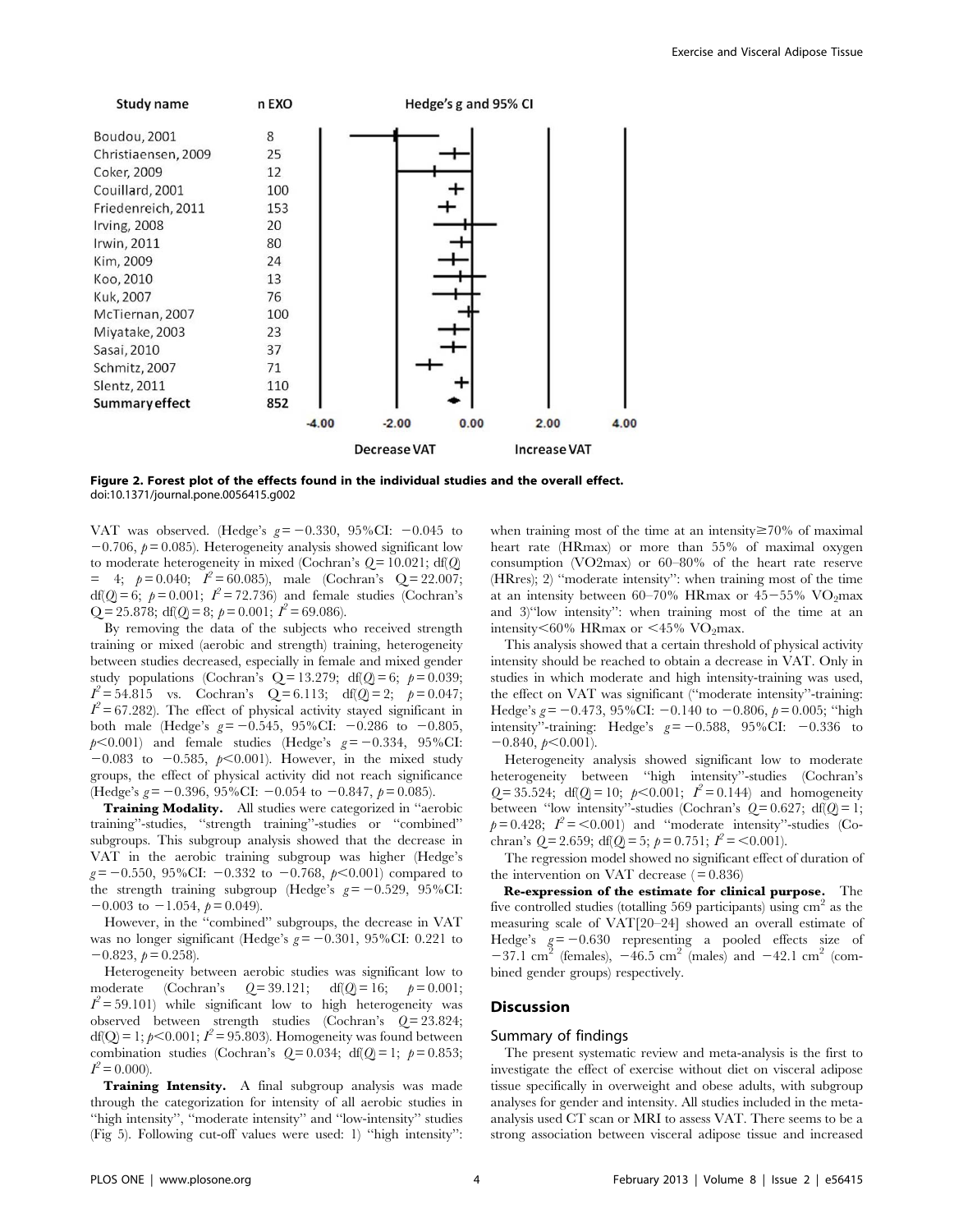| " of the studies included in the meta-analycie |
|------------------------------------------------|
|                                                |
|                                                |
|                                                |
|                                                |
|                                                |
|                                                |
| こここ                                            |
|                                                |
|                                                |

| Studies (Year)                     | N EXO<br>(M/F) | Age (y)                                                        | BMI (kg/m <sup>2</sup> )                                          | Training                           | Intensity                                                                                                                                                                   | Frequency                                       | Duration/session                                                           | intervention<br>Duration | Assessment<br>JAT                 | <b>Results VAT</b>                                                                                                 |
|------------------------------------|----------------|----------------------------------------------------------------|-------------------------------------------------------------------|------------------------------------|-----------------------------------------------------------------------------------------------------------------------------------------------------------------------------|-------------------------------------------------|----------------------------------------------------------------------------|--------------------------|-----------------------------------|--------------------------------------------------------------------------------------------------------------------|
| Boudou et al<br>[21] (2001)        | 8(8/0)         | $45.4 \pm 7.2$                                                 | $29.6 + 4.6$                                                      | 2x/w aerobic<br>Ix/w interval      | aerobic: 75% VO <sub>2peak</sub><br>$85%$ VO <sub>2peak</sub> $-3$ min<br>interval: $-5 \times 2$ min<br>$50\%$ VO <sub>2peak</sub>                                         | 3x/week                                         | interval: 25 min<br>aerobic: 45 min                                        | 10 weeks                 | MRI L4-L5                         | from 153.25 $cm^2$ $\pm$ 38.55<br>to 84.20 $cm^2 \pm 21.30$                                                        |
| Couillard et al.<br>[51] (2001)    | 100 (100/0)    | High TG/low HDL:<br>high TG: 30 ± 14<br>$42 \pm 14$ Isolated   | HIGH TG/LOW HDL:<br>high TG: 28.8 ±4.2<br>$27.4 \pm 4.4$ Isolated | aerobic                            | 55-75% VO2 <sub>max</sub>                                                                                                                                                   | 3/week                                          | 50 min                                                                     | 5 months                 | $CT L4 - L5$                      | $-10.8$ cm <sup>2</sup> $\pm$ 21.1 lsolated<br>high TG: $-5.0$ cm <sup>2</sup> $\pm$ 17.2<br>High TG/low HDL:      |
| ಕ<br>Irwin ML et<br>[36] (2003)    | 80 (0/80)      | 61.0                                                           | 30.5                                                              | combination                        | 60-75% HR <sub>max</sub>                                                                                                                                                    | 5/week                                          | 45 min                                                                     | 12 months                | $CT L4 - L5$                      | $-8.5$ g/cm <sup>2</sup>                                                                                           |
| Miyatake et al.<br>[52] (2003)     | 23 (23/0)      | $45.2 \pm 7.5$                                                 | $29.0 \pm 2.3$                                                    | aerobic                            | 50%-65% HR <sub>max</sub>                                                                                                                                                   | increasing steps<br>with 1000/day<br>I/week and | ان<br>ا                                                                    | 5 months                 | CT at level<br>umbiculus          | from 108.7 $cm^2$ $\pm$ 49.1<br>to 85.9 $cm^2 \pm 40.9$                                                            |
| [53] (2007)<br>Kuk et al.          | 76 (0/76)      | On average<br>58y                                              | On average 31                                                     | aerobic                            | 50%VO2 <sub>max</sub>                                                                                                                                                       | 3-4/week                                        | kcal/kg/w<br>$4 - 8 - 12$                                                  | 6 months                 | $CT L4 - L5$                      | $-0.02$ kg                                                                                                         |
| McTiernan et al.<br>[20] (2007)    | 100 (51/49)    | M: $56.2 \pm 6.7$<br>$F: 54.4 + 7.1$                           | M: $29.7 + 3.7$<br>$F: 28.9 + 5.5$                                | aerobic                            | 60-85% HR <sub>max</sub>                                                                                                                                                    | 6/week                                          | 60 min                                                                     | 12 months                | $CT14-15$                         | $-12.2$ cm <sup>2</sup> $(-7.5\%)$                                                                                 |
| Schmitz et al<br>[54] (2007)       | 71 (0/71)      | $36 + 5$                                                       | $29.4 \pm 0.4$                                                    | strength                           | reps/exercise<br>$3 \times 8 - 10$                                                                                                                                          | 2/week                                          | 60 min                                                                     | 12 months                | $CT L2 - L3$                      | $-2.99%$                                                                                                           |
| Irving BA et al.<br>[24] (2008)    | 20 (0/20)      | $51 + 9$                                                       | $34 + 6$                                                          | aerobic                            | high: rpe 15-17<br>low: rpe 10-12                                                                                                                                           | 5/week                                          | kcal/session<br>$300 - 400$                                                | 16 weeks                 | $CT L4 - L5$                      | no significant changes<br>High Intensity: from<br>Moderate Intensity:<br>173 $cm^2 \pm 73$ to<br>148 $cm^2 \pm 59$ |
| Christiansen et al.<br>[55] (2009) | 25 (0/25)      | $37.2 + 7$                                                     | 34.3                                                              | aerobic                            | 70% HR <sub>res</sub>                                                                                                                                                       | 3/week                                          | $60 - 75$ min                                                              | 12 weeks                 | femur to T8-T9<br>Multislice MRI, | $-18%$                                                                                                             |
| Coker et al.<br>[22] (2009)        | 12(6/6)        | MI: $70 \pm 1$<br>$H1: 73 + 2$                                 | MI: $28 + 1$<br>HI: $30 \pm 1$                                    | aerobic                            | MI: 50% VO <sub>2peak</sub><br>HI: 75% VO <sub>2peak</sub>                                                                                                                  | 4-5/week                                        | 1000 kcal/week                                                             | 12 weeks                 | $CT L4 - L5$                      | $-39$ cm <sup>2</sup> $\pm$ 11Moderate<br>Intesity: no change<br>High Intensity:                                   |
| [37] (2009)<br>Kim et al.          | 24 (24/0)      | 49.4 ± 9.6                                                     | $30.7 \pm 3.3$                                                    | aerobic                            | 60-70% Hrmax                                                                                                                                                                | 3/week                                          | 60 min                                                                     | 12 weeks                 | CT at level<br>umbiculus          | from 197.1 $cm2$ to<br>165.7 $cm2$ ( $\pm$ 16%)                                                                    |
| [56] (2010)<br>Koo et al.          | 13(0/13)       | $59 + 4$                                                       | $28.0 + 2.7$                                                      | aerobic                            | brisk walking<br>$\pm 500$ kcal/d                                                                                                                                           | 7/week                                          | 120 min                                                                    | 12 weeks                 | $CT L4 - L5$                      | $-29,7% \pm 23.3%$                                                                                                 |
| Sasai et al.<br>[57] (2010)        | 37 (37/0)      | $47.6 + 8.6$                                                   | $31.0 + 4.1$ High<br>Low Volume:<br>$29.3 + 2.0$<br>Volume:       | aerobic                            | 65-80% HR <sub>max</sub>                                                                                                                                                    | 3/week                                          | $60-90$ min                                                                | 12 weeks                 | CT at level<br>umbilicus          | $-30.0$ cm <sup>2</sup> $\pm$ 23.4<br>$-17,8$ cm <sup>2</sup> $\pm$ 37.5<br>High Volume:<br>Low Volume:            |
| Friedenreich et al.<br>[23] (2011) | 153 (0/153)    | $61.2 \pm 5.4$                                                 | $29.1 \pm 4.5$                                                    | aerobic                            | 62% HR <sub>res</sub>                                                                                                                                                       | 3.6/week                                        | 45 min                                                                     | 12 months                | CT at level<br>umbilicus          | $-16.5$ cm <sup>2</sup>                                                                                            |
| Slentz et al.<br>[45] (2011)       | $\frac{1}{10}$ | $ST: 49.7 \pm 11.4 A T:$<br>49.5 ±9.8 COMB:<br>46.9 $\pm$ 10.0 | $ST: 30.5 \pm 3.4AT$<br>$30.4 \pm 3.2$ COMB:<br>$30.7 + 3.4$      | combination<br>strength<br>aerobic | (14 kcal/kg/w)<br>75% VO <sub>2peak</sub>                                                                                                                                   | $2-3$ /week                                     | eq. To 19.2 km/week<br>ST: 3 sets/day, 8-12<br>exercisesAT:<br>reps/set, 8 | 8 months                 | CT at level<br>L4 pedicle         | $-15.9$ cm <sup>2</sup> $\pm$ 34COMB:<br>-10.9 cm <sup>2</sup> $\pm$ 9<br>$ST + 0.8$ cm <sup>2</sup> $\pm$ 19AT:   |
|                                    |                |                                                                |                                                                   |                                    | *Sample sizes represent exercise-only groups with results on VAT. ** Statistical significant results (p<0.05) are marked in bold.<br> doi:10.1371/journal.pone.0056415.t001 |                                                 |                                                                            |                          |                                   |                                                                                                                    |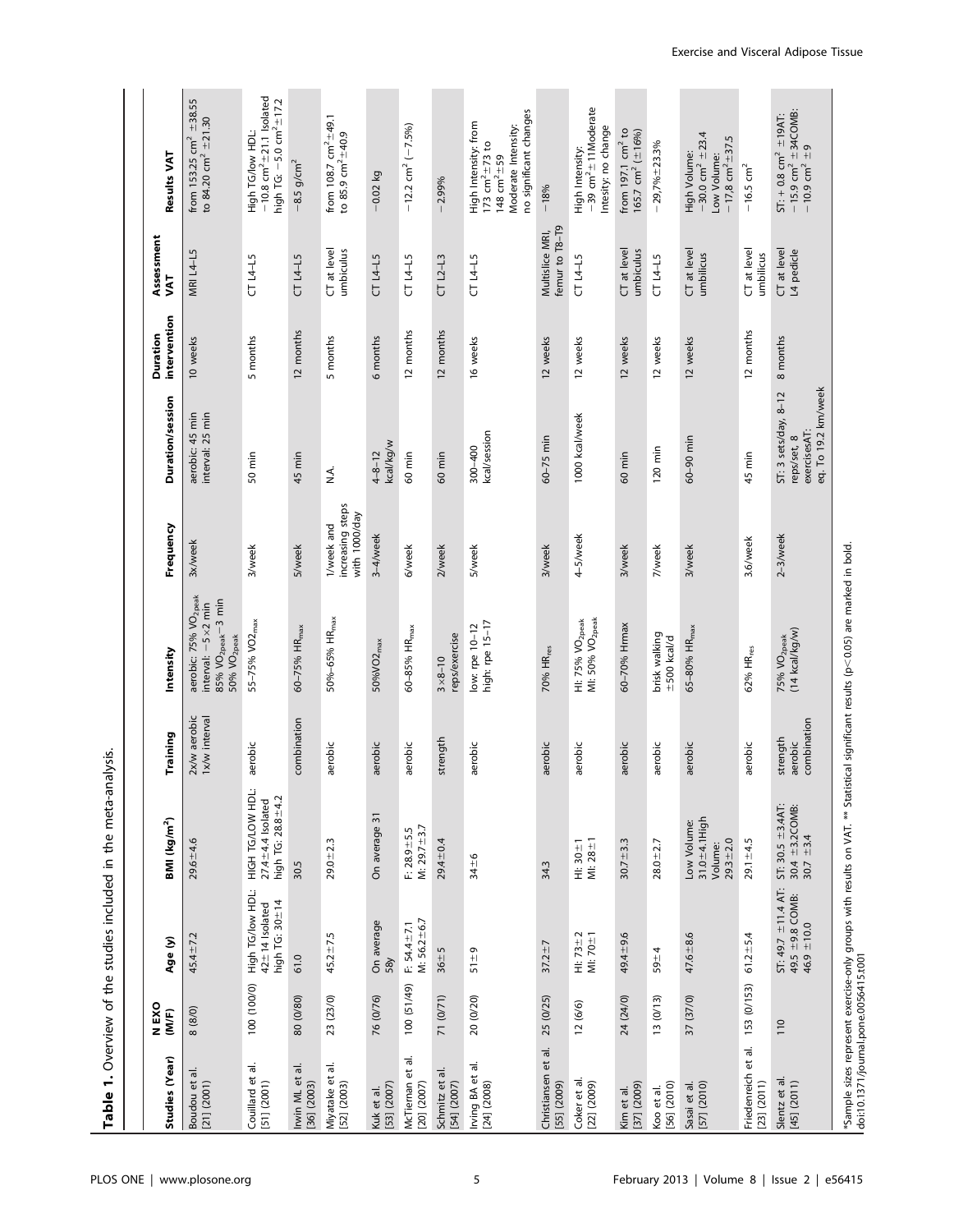

Figure 3. Funnel plot of the standard error by Hedge's g. doi:10.1371/journal.pone.0056415.g003

risk for diseases such as cardiovascular disease[25,26], type 2 diabetes[27] and non-alcoholic fatty liver disease[28]. A Cochrane review[29], states that a strong association exists between physical activity and improved cardiovascular disease risk factors, independent of weight reduction. Reduction of visceral adipose tissue may play a pivotal role in the pathophysiological mechanisms of this association.[30] Therefore, it is of great clinical interest to know if exercise is suited to reduce VAT because this could be an

# Study name

Hedge's g and 95% CI



Figure 4. Forest plot of the subgroup analysis: controlled and uncontrolled studies. doi:10.1371/journal.pone.0056415.g004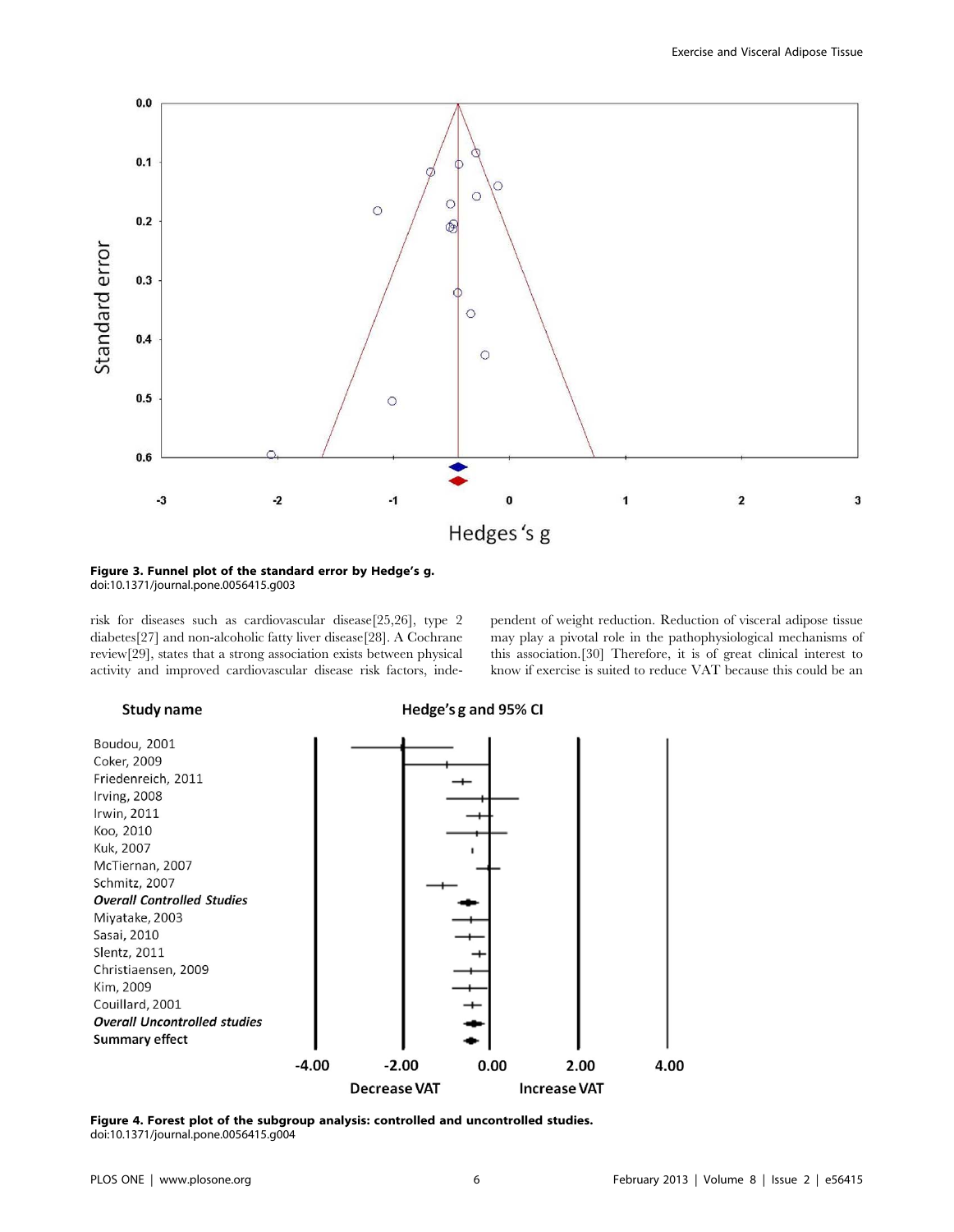#### ntensity Study name

Hedge's g and 95% CI



Figure 5. Forest plot of the subgroup analysis: low intensity, moderate intensity and high intensity studies. doi:10.1371/journal.pone.0056415.g005

important clinical target, independent of (large) weight loss, which is often difficult to achieve and maintain.

This meta-analysis showed that a decrease of visceral adipose tissue can be obtained by exercise without diet in people with overweight and obesity. Aerobic exercise of moderate to vigorous intensity seems to have a greater effect on VAT than low intensity aerobic exercise or strength training. This is in line with the findings of Ismael et al.[31] who concluded in their meta-analysis that aerobic exercise is central for exercise programs aimed at reducing VAT. The study of Ismael et al. included predominantly studies with overweight and obese participants, but also to some extent studies with normal weight participants. Differences between the present meta-analysis and the meta-analysis of Ismael et al. are that the present meta-analysis 1) focused exclusively on overweight and obese individuals, 2) only included exercise-only intervention groups, 3)required a minimum of 8 weeks of exercise for inclusion, 4) presented results of subgroup analyses for gender and training intensity, 5) included studies published up to August 2012 and 6) re-expressed Hedge's  $g$  in  $cm<sup>2</sup>$  for clinical interpretation.

Despite the large heterogeneity between studies, demonstrated by the sensitivity analyses, an overall effect of physical activity was found in this meta-analysis. Heterogeneity could possibly be explained by the diversity in study designs, training protocols and characteristics of subjects (age, BMI, gender, randomization,...). As demonstrated by Okura et al. abdominal fat reduction in response to weight loss can be modified by obesity phenotype (intraabdominal versus abdominal subcutaneous fat storage).[32] The diversity of obesity phenotypes could also play a role in the heterogeneity that was found in this meta-analysis. Also ethnicity or race can play a role in obesity phenotype and more specifically in visceral adipose tissue storage[33,34] In this meta-analysis most studies had Caucasian or Asian participants. A subgroup analysis revealed no significant difference in reduction of VAT between these 2 groups (results not shown).

#### Training volume

As described in the 2009 position stand of the American College of Sports Medicine (ACSM), moderate-intensity physical activity of  $>$ 250 min.wk<sup>-1</sup> has been associated with clinically significant weight loss.[35]

In the studies of McTiernan et al.[20] and Irwin et al.[36], participants trained five to six times per week for 45 to 60 minutes, which was twice as much as in the studies of Friedenreich et al.[23] and Kim et al[37]. Surprisingly, the higher training volume didn't result in a higher reduction of VAT or total fat percentage. This is in contrast with the findings of Friedenreich et al.[23] who concluded that a minimum dose of physical activity must be achieved to yield a reduction in VAT while high volume training programs resulted in a higher reduction of VAT. The totally or partially self reported adherence to the exercise programs using activity diaries in the McTiernan et al.[20] and Irwin et al.[36] studies may have confounded the results by an adherence overestimation.

# Training intensity

In the subgroup analysis for training intensity, only the studies with an aerobic exercise-only protocol were included. The results showed that there seems to be a threshold for intensity in order to have an effect on the reduction of VAT.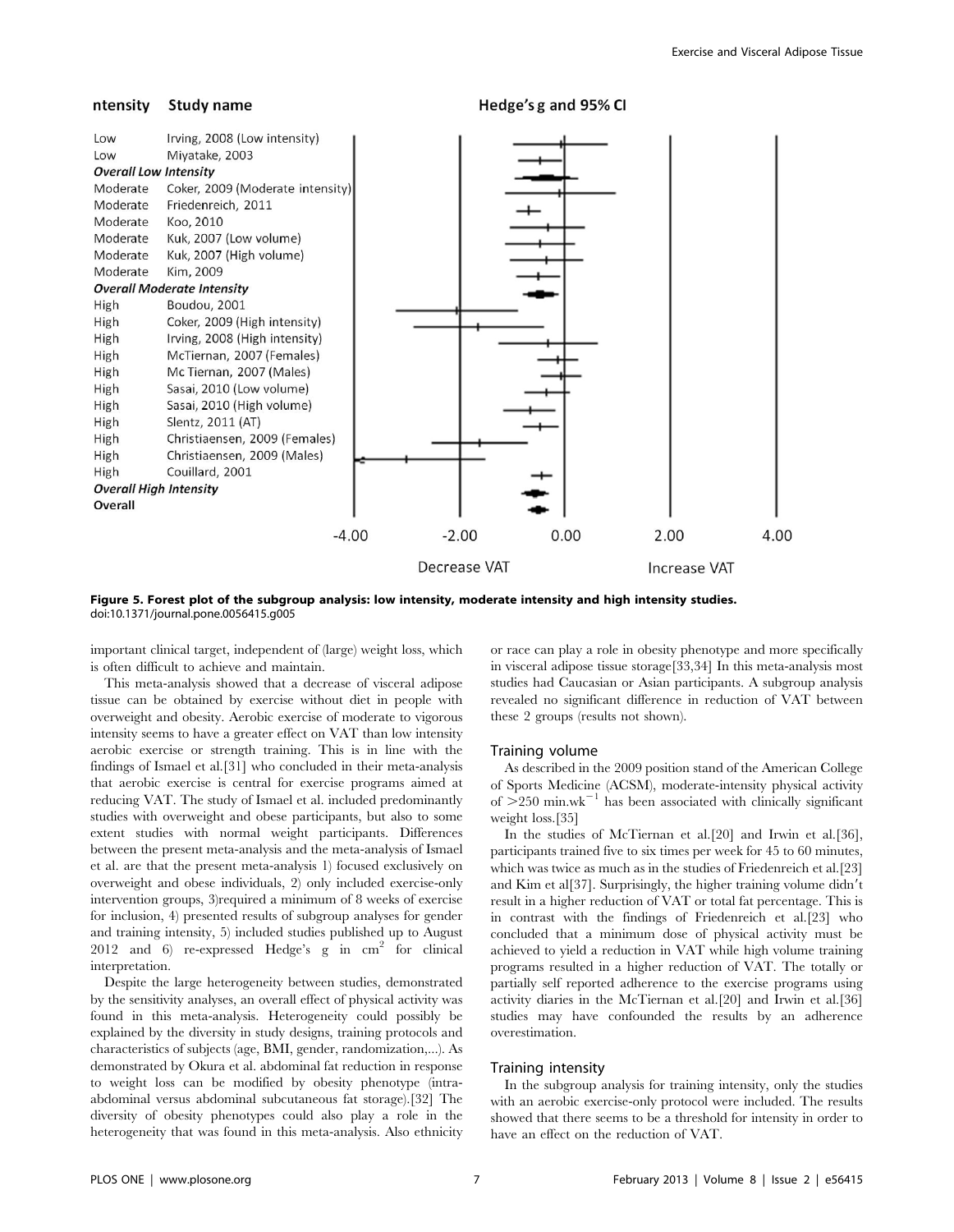Although both absolute and relative (i.e.% of  $VO<sub>2</sub>max$ ) exercise intensities play important roles in the regulation of substrate metabolism, the relative exercise intensity plays a major role in determining the proportions of carbohydrate and fat oxidized by the working muscles.[38] However, individual characteristics, such as nutritional status, may explain a large part of the variation in maximal rates of fat oxidation during exercise.[39] Also the fact that increasing exercise intensity can increase postexercise energy expenditure and fat oxidation should be taken into account.[40] The cut-offs to classify intensity in relation to a decrease in adipose tissue, as used in this meta-analysis, remain therefore somewhat arbitrary. An association has been reported between the volume of physical activity and weight loss[41], with indications for a possible 'dose-response relationship' between exercise intensity and increase in lean body mass. Also an association between cardiorespiratory fitness and diminished abdominal adiposity has been described[42] and between the amount of physical activity and the risk for metabolic syndrome[43]. However, the direct association between exercise intensity and reduction in visceral fat has not been investigated as a primary goal extensively. Gutin et al.[44] reported no clear effect of the intensity of physical training on the reduction of visceral and total-body adiposity. The study of Irving et al.[24] is one of few studies to report on the effect of exercise intensity in obese adults with abdominal visceral fat as primary outcome parameter.

### Gender

There were an equal number of male and female studies. Only two mixed gender studies (Coker et al.[22]; Slentz et al.[45]) fulfilled the a priori set inclusion criteria, making it difficult to generalize the findings of this subgroup analysis. The analysis results suggested that in mixed gender studies, the effect of physical activity on VAT is smaller. Participants in those two studies showed only a minor loss of body weight while their reduction in relative body fatness was not mentioned.

This meta-analysis confirmed the need for gender-specific approaches and outcomes of obesity treatment in general, as previously stated by Lovejoy et al.[46] and more specific in the treatment of abdominal obesity. Furthermore, the results of this meta-analysis showed that males yield a higher profit of exercise on VAT than women corroborating the findings of Redman et al.[47]. The latter found more effect of caloric restriction and of the combination of caloric restriction and aerobic exercise in men then in women. In this context, one should take into account the facts that obesity phenotype can have an impact on abdominal fat reduction[32] and that men tend to be more likely to have significant amounts of abdominal fat, and to be more susceptible to abdominal adiposity[48].

### Aerobic exercise and strength training

Only two combined aerobic and strength training studies fulfilled the inclusion criteria (Irwin et al.[36]; Slentz et al.[45]). The meta-analysis showed that such a combination yields only a modest reduction in VAT. This is somewhat unexpected because both aerobic training and strength training separately proved to have a significant effect on reduction of VAT. In the study of Slentz et al.[45], the combined training was not found to be superior to the aerobic training but the effects of both training types were similar.

### Study strengths and limitations

A structured study protocol was developed and utilized for the search strategy, study selection, data extraction and statistical analysis. When the description of the methods was vague or insufficient data were given, the corresponding authors were contacted. All 15 included studies received scores of 10 or higher on the ''Critical Review Form–Quantitative studies'' and could thereby be considered to be of sufficient methodological quality.

Despite of all efforts, there are some limitations of this review that need to be acknowledged. In the assessment of the quality, the items with the highest disagreement between both scorers were ''detailed description of the sample'', ''justifying of the sample'', ''avoiding of contamination'' and ''avoiding of co-intervention''. Only in a few studies, a power measurement of the sample had been done and often recruitment of the sample was not specified. There were also few studies that objectively assessed adherence to the exercise program and nutritional intake.

The strengths of this meta-analysis are that it focuses on the effects of exercise specifically in overweight and obese adults and provides information based on subgroup analyses for gender and training intensity. In a relentless effort to make standardized mean differences more clinical interpretable, Hedge's g were reexpressed as units of VAT, more specifically  $\text{cm}^2$ .

Based on the Hedge's g, it seems that the 5 controlled clinical trials that used cm2 as unit for VAT, slightly overestimate the effect of exercise on reduction of VAT compared to the total of 9 controlled clinical trials  $(-0.630 \text{ versus } -0.561)$ . Taking that into account, the results of this meta-analysis show that exercise without diet has the potential to reduce VAT with  $>30$  cm<sup>2</sup> in females and  $>40$  cm<sup>2</sup> in males. Okauchi et al. demonstrated in a study in 2336 Japanese men that a reduction of VAT within 1 year was associated with a significant decrease in the number of metabolic risk factors, with a decrease of  $>30$  cm<sup>2</sup> showing the highest correlation coefficient.[49]

The results of the meta-regression of the duration of intervention on the decrease of VAT, seem to suggest that the effect size does not increase by prolonging the intervention period beyond 12 weeks. However, it remains unclear what the effect of the duration of intervention is on the risk of VAT regain. Regain of VAT during the follow-up period after an initial loss of VAT is clearly a pitfall, as demonstrated by Koga et al.[50], which can be predicted by fluctuation (not absolute values) in daily exercise regimens, during the training-education period.

# Conclusion

This systematic review and meta-analysis shows that an exercise program without hypocaloric diet has the potential to reduce visceral adipose tissue.

There seem to be gender differences in decrease of visceral adipose tissue by exercise which could be related to obesity phenotype.

Combining aerobic training with strength training does not result in a higher decrease of visceral adipose tissue. The intensity of a training program should be at least moderate to vigorous. Recommendations for future studies are to take possible confounding factors (such as gender, obesity phenotype, training intensity, type of training) into account and to carefully assess adherence to the training program and nutritional protocol.

#### Supporting Information

Table S1 Extended data table including ethnicit and comorbidities.

(XLSX)

Table S2 Prisma checklist. (DOCX)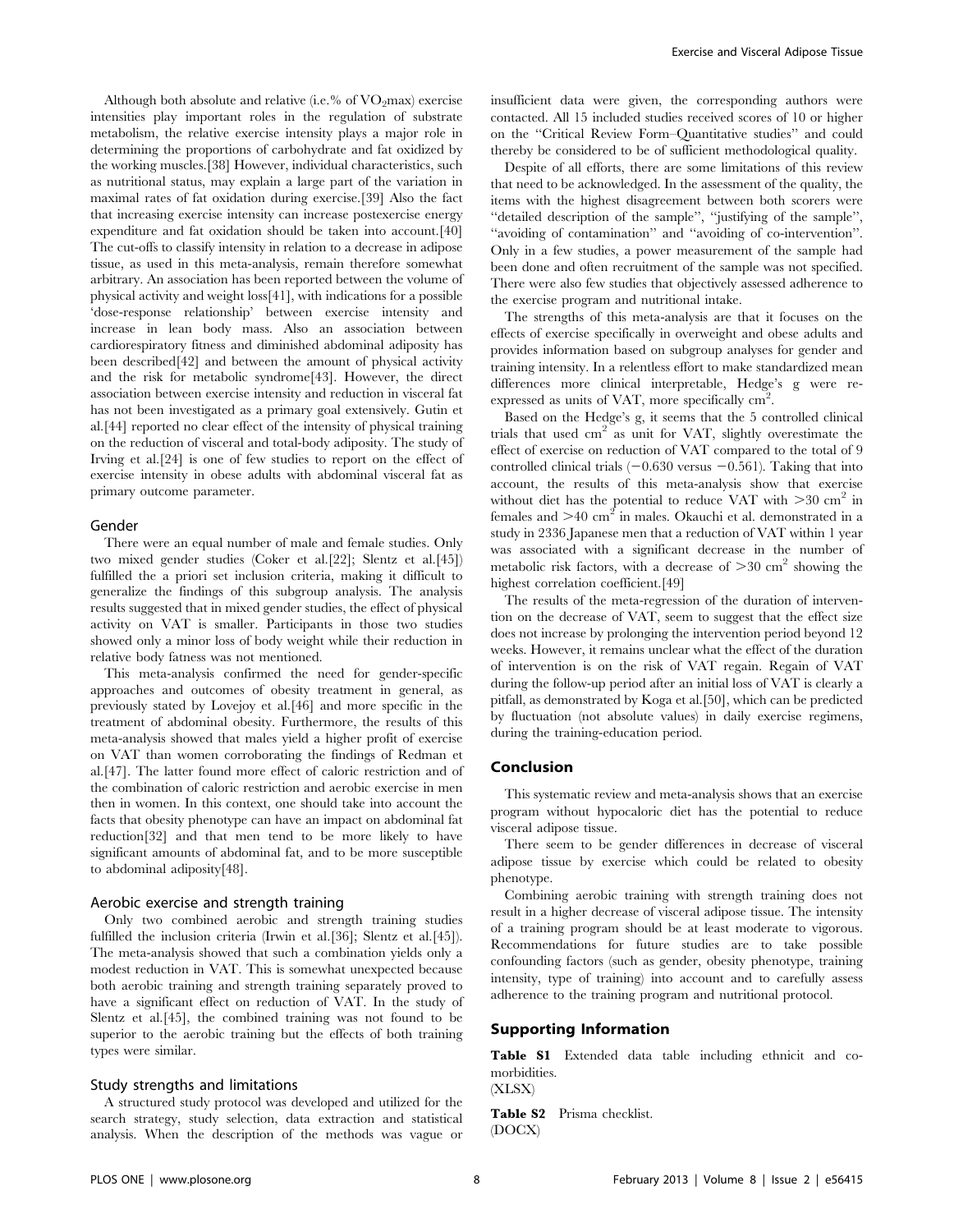# Author Contributions

Read and approved final version of manuscript: DV WH JT JPB JP LVG. Conceived and designed the experiments: DV WH JT JPB JP LVG. Analyzed the data: DV WH JT. Wrote the paper: DV WH JT LVG.

#### References

- 1. Haslam DW, James WP (2005) Obesity. Lancet 366: 1197–1209.
- 2. Skelton JA, Cook SR, Auinger P, Klein JD, Barlow SE (2009) Prevalence and Trends of Severe Obesity Among US Children and Adolescents. Acad Pediatr.
- 3. Adams KF, Schatzkin A, Harris TB, Kipnis V, Mouw T, et al. (2006) Overweight, obesity, and mortality in a large prospective cohort of persons 50 to 71 years old. N Engl J Med 355: 763–778.
- 4. Peeters A, Barendregt JJ, Willekens F, Mackenbach JP, Al Mamun A, et al. (2003) Obesity in adulthood and its consequences for life expectancy: a life-table analysis. Ann Intern Med 138: 24–32.
- 5. Janssen I, Katzmarzyk PT, Ross R (2004) Waist circumference and not body mass index explains obesityrelated health risk. Am J Clin Nutr 79: 379–384.
- 6. Pischon T, Boeing H, Hoffmann K, Bergmann M, Schulze MB, et al. (2008) General and abdominal adiposity and risk of death in Europe. N Engl J Med 359: 2105–2120.
- 7. Ahima RS (2006) Adipose tissue as an endocrine organ. Obesity (Silver Spring) 14 Suppl 5: 242S–249S.
- 8. Van Gaal LF, Mertens IL, De Block CE (2006) Mechanisms linking obesity with cardiovascular disease. Nature 444: 875–880.
- 9. Oda E (2008) The metabolic syndrome as a concept of adipose tissue disease. Hypertens Res 31: 1283–1291.
- 10. Surmi BK, Hasty AH (2008) Macrophage infiltration into adipose tissue: initiation, propagation and remodeling. Future Lipidol 3: 545–556.
- 11. Brewer HB, Jr., Santamarina-Fojo S (2003) Clinical significance of high-density lipoproteins and the development of atherosclerosis: focus on the role of the adenosine triphosphate-binding cassette protein A1 transporter. Am J Cardiol 92: 10K–16K.
- 12. Colberg SR, Sigal RJ, Fernhall B, Regensteiner JG, Blissmer BJ, et al. (2010) Exercise and type 2 diabetes: the American College of Sports Medicine and the American Diabetes Association: joint position statement. Diabetes Care 33: e147–167.
- 13. Whelton SP, Chin A, Xin X, He J (2002) Effect of aerobic exercise on blood pressure: a meta-analysis of randomized, controlled trials. Ann Intern Med 136: 493–503.
- 14. You T, Nicklas BJ (2008) Effects of exercise on adipokines and the metabolic syndrome. Curr Diab Rep 8: 7–11.
- 15. Kay SJ, Fiatarone Singh MA (2006) The influence of physical activity on abdominal fat: a systematic review of the literature. Obes Rev 7: 183–200.
- 16. Law M, Stewart D, Letts L, Pollock N, Bosch J, et al. (1998) Critical Review Form, Quantitative Studies. McMaster University.
- 17. Shuster A, Patlas M, Pinthus JH, Mourtzakis M (2012) The clinical importance of visceral adiposity: a critical review of methods for visceral adipose tissue analysis. Br J Radiol 85: 1–10.
- 18. Micklesfield LK, Goedecke JH, Punyanitya M, Wilson KE, Kelly TL (2012) Dual-energy X-ray performs as well as clinical computed tomography for the measurement of visceral fat. Obesity (Silver Spring) 20: 1109–1114.
- 19. (2010) Cochrane Handbook for Systematic Reviews of Interventions; Higgins J, Green S, editors: John Wiley & Sons Ltd.
- 20. McTiernan A, Sorensen B, Irwin ML, Morgan A, Yasui Y, et al. (2007) Exercise effect on weight and body fat in men and women. Obesity (Silver Spring) 15: 1496–1512.
- 21. Boudou P, de Kerviler E, Erlich D, Vexiau P, Gautier JF (2001) Exercise training-induced triglyceride lowering negatively correlates with DHEA levels in men with type 2 diabetes. Int J Obes Relat Metab Disord 25: 1108–1112.
- 22. Coker RH, Williams RH, Kortebein PM, Sullivan DH, Evans WJ (2009) Influence of exercise intensity on abdominal fat and adiponectin in elderly adults. Metab Syndr Relat Disord 7: 363–368.
- 23. Friedenreich CM, Woolcott CG, McTiernan A, Terry T, Brant R, et al. (2011) Adiposity changes after a 1-year aerobic exercise intervention among postmenopausal women: a randomized controlled trial. Int J Obes (Lond) 35: 427–435.
- 24. Irving BA, Davis CK, Brock DW, Weltman JY, Swift D, et al. (2008) Effect of exercise training intensity on abdominal visceral fat and body composition. Med Sci Sports Exerc 40: 1863–1872.
- 25. Mathieu P, Lemieux I, Despres JP (2010) Obesity, inflammation, and cardiovascular risk. Clin Pharmacol Ther 87: 407–416.
- 26. Ritchie SA, Connell JM (2007) The link between abdominal obesity, metabolic syndrome and cardiovascular disease. Nutr Metab Cardiovasc Dis 17: 319–326.
- 27. Freemantle N, Holmes J, Hockey A, Kumar S (2008) How strong is the association between abdominal obesity and the incidence of type 2 diabetes?. Int J Clin Pract 62: 1391–1396.
- 28. Verrijken A, Francque S, Mertens I, Talloen M, Peiffer F, et al. (2010) Visceral adipose tissue and inflammation correlate with elevated liver tests in a cohort of overweight and obese patients. Int J Obes (Lond) 34: 899–907.
- 29. Shaw K, Gennat H, O'Rourke P, Del Mar C (2006) Exercise for overweight or obesity. Cochrane Database Syst Rev: CD003817.
- 30. Despres JP, Lemieux I, Bergeron J, Pibarot P, Mathieu P, et al. (2008) Abdominal obesity and the metabolic syndrome: contribution to global cardiometabolic risk. Arterioscler Thromb Vasc Biol 28: 1039–1049.
- 31. Ismail I, Keating SE, Baker MK, Johnson NA A systematic review and metaanalysis of the effect of aerobic vs. resistance exercise training on visceral fat. Obes Rev 13: 68–91.
- 32. Okura T, Nakata Y, Lee DJ, Ohkawara K, Tanaka K (2005) Effects of aerobic exercise and obesity phenotype on abdominal fat reduction in response to weight loss. Int J Obes (Lond) 29: 1259–1266.
- 33. Carroll JF, Fulda KG, Chiapa AL, Rodriquez M, Phelps DR, et al. (2009) Impact of race/ethnicity on the relationship between visceral fat and inflammatory biomarkers. Obesity (Silver Spring) 17: 1420–1427.
- 34. Despres JP, Couillard C, Gagnon J, Bergeron J, Leon AS, et al. (2000) Race, visceral adipose tissue, plasma lipids, and lipoprotein lipase activity in men and women: the Health, Risk Factors, Exercise Training, and Genetics (HERI-TAGE) family study. Arterioscler Thromb Vasc Biol 20: 1932–1938.
- 35. Donnelly JE, Blair SN, Jakicic JM, Manore MM, Rankin JW, et al. (2009) American College of Sports Medicine Position Stand. Appropriate physical activity intervention strategies for weight loss and prevention of weight regain for adults. Med Sci Sports Exerc 41: 459–471.
- 36. Irwin ML, Yasui Y, Ulrich CM, Bowen D, Rudolph RE, et al. (2003) Effect of exercise on total and intra-abdominal body fat in postmenopausal women: a randomized controlled trial. Jama 289: 323–330.
- 37. Kim MK, Tomita T, Kim MJ, Sasai H, Maeda S, et al. (2009) Aerobic exercise training reduces epicardial fat in obese men. J Appl Physiol 106: 5–11.
- 38. Holloszy JO, Kohrt WM, Hansen PA (1998) The regulation of carbohydrate and fat metabolism during and after exercise. Front Biosci 3: D1011–1027.
- 39. Gonzalez JT, Stevenson EJ (2012) New perspectives on nutritional interventions to augment lipid utilisation during exercise. Br J Nutr 107: 339–349.
- 40. Warren A, Howden EJ, Williams AD, Fell JW, Johnson NA (2009) Postexercise fat oxidation: effect of exercise duration, intensity, and modality. Int J Sport Nutr Exerc Metab 19: 607–623.
- 41. Slentz CA, Duscha BD, Johnson JL, Ketchum K, Aiken LB, et al. (2004) Effects of the amount of exercise on body weight, body composition, and measures of central obesity: STRRIDE-a randomized controlled study. Arch Intern Med 164: 31–39.
- 42. Ross R, Katzmarzyk PT (2003) Cardiorespiratory fitness is associated with diminished total and abdominal obesity independent of body mass index. Int J Obes Relat Metab Disord 27: 204–210.
- 43. Ekelund U, Brage S, Franks PW, Hennings S, Emms S, et al. (2005) Physical activity energy expenditure predicts progression toward the metabolic syndrome independently of aerobic fitness in middle-aged healthy Caucasians: the Medical Research Council Ely Study. Diabetes Care 28: 1195–1200.
- 44. Gutin B, Barbeau P, Owens S, Lemmon CR, Bauman M, et al. (2002) Effects of exercise intensity on cardiovascular fitness, total body composition, and visceral adiposity of obese adolescents. Am J Clin Nutr 75: 818–826.
- 45. Slentz CA, Bateman LA, Willis LH, Shields AT, Tanner CJ, et al. (2011) Effects of aerobic vs. resistance training on visceral and liver fat stores, liver enzymes, and insulin resistance by HOMA in overweight adults from STRRIDE AT/RT. Am J Physiol Endocrinol Metab 301: E1033–1039.
- 46. Lovejoy JC, Sainsbury A (2009) Sex differences in obesity and the regulation of energy homeostasis. Obes Rev 10: 154–167.
- 47. Redman LM, Heilbronn LK, Martin CK, Alfonso A, Smith SR, et al. (2007) Effect of calorie restriction with or without exercise on body composition and fat distribution. J Clin Endocrinol Metab 92: 865–872.
- 48. Power ML, Schulkin J (2008) Sex differences in fat storage, fat metabolism, and the health risks from obesity: possible evolutionary origins. Br J Nutr 99: 931– 940.
- 49. Okauchi Y, Nishizawa H, Funahashi T, Ogawa T, Noguchi M, et al. (2007) Reduction of visceral fat is associated with decrease in the number of metabolic risk factors in Japanese men. Diabetes Care 30: 2392–2394.
- 50. Koga R, Tanaka M, Tsuda H, Imai K, Abe S, et al. (2008) Daily exercise fluctuations and dietary patterns during training predict visceral fat regain in obese women. Am J Med Sci 336: 450–457.
- 51. Couillard C, Despres JP, Lamarche B, Bergeron J, Gagnon J, et al. (2001) Effects of endurance exercise training on plasma HDL cholesterol levels depend on levels of triglycerides: evidence from men of the Health, Risk Factors, Exercise Training and Genetics (HERITAGE) Family Study. Arterioscler Thromb Vasc Biol 21: 1226–1232.
- 52. Miyatake N, Takahashi K, Wada J, Nishikawa H, Morishita A, et al. (2003) Daily exercise lowers blood pressure and reduces visceral adipose tissue areas in overweight Japanese men. Diabetes Res Clin Pract 62: 149–157.
- 53. Kuk JL (2007) Associations between abdominal adiposity, exercise, morbidity, and mortality. Applied Physiology, Nutrition & Metabolism 32: 1210–1211.